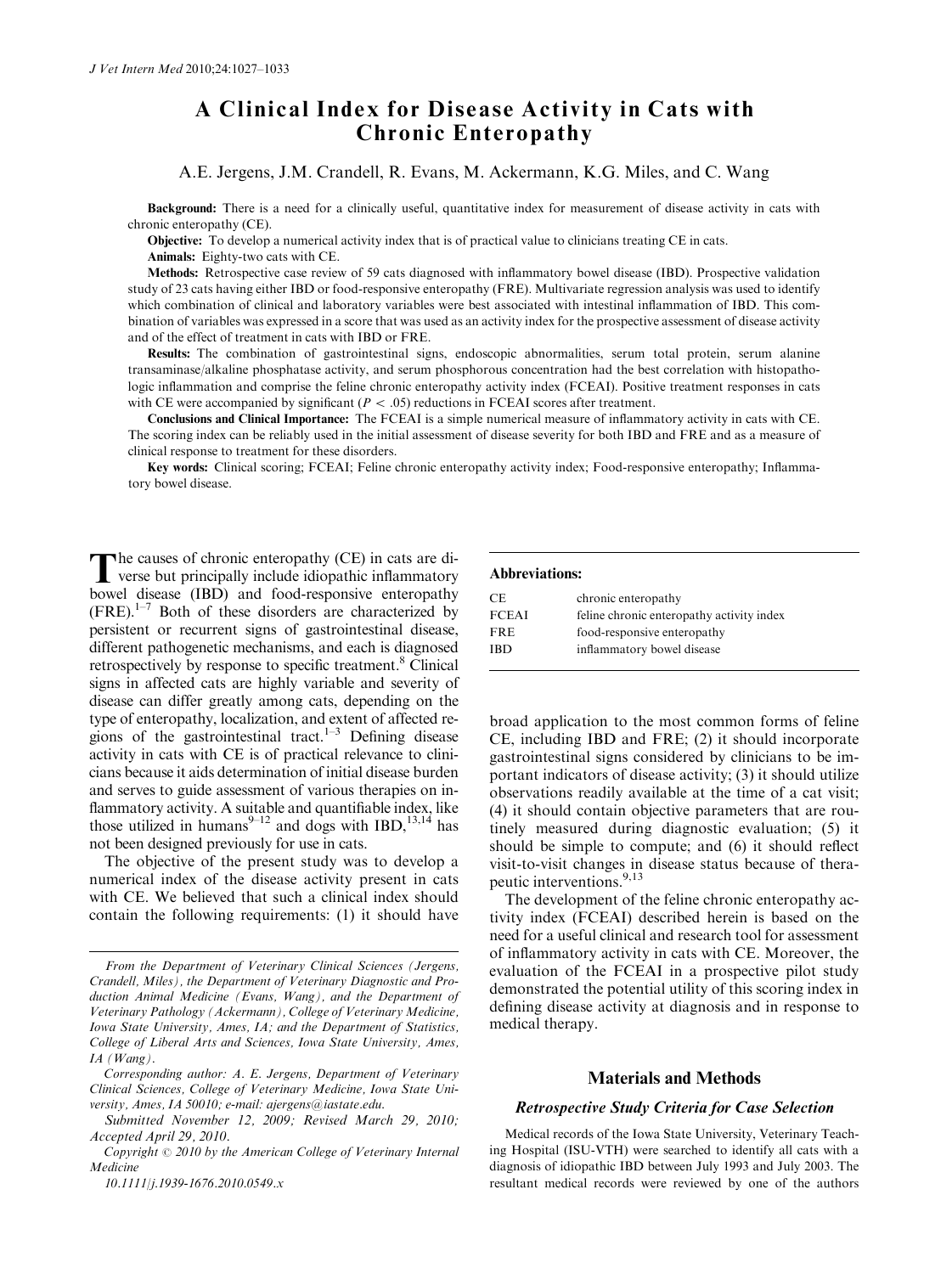(J.C.). Cats were included in the study if they satisfied the clinical criteria for idiopathic IBD including: persistent  $(>3$  weeks) gastrointestinal signs; failed responses to dietary (commercial intact protein or hydrolysate elimination diets) or symptomatic (paraciticides, antibiotics, gastrointestinal protectants) therapies alone; thorough diagnostic evaluation with exclusion of other causes for gastroenteritis; and histologic diagnosis of intestinal inflammation.<sup>1,15</sup> All cats had been fed an elimination diet for a minimum of 14 days to rule out adverse food reactions. Additionally, metronidazole or amoxicillin with clavulanic acid had been administered to most cats for 2–3 weeks if they failed to respond to dietary intervention alone.

The minimum diagnostic evaluation performed on each cat included a CBC, serum biochemistry profile, urinalysis, feline trypsinlike immunoreactivity (fTLI), direct (wet mount) and indirect (zinc sulfate flotation) examination of feces for nematode and protozoan parasites, survey abdominal radiographs, and histopathologic review of mucosal biopsy specimens (performed by different service pathologists) obtained via gastroduodenoscopy, colonoscopy, or both. The performance of a particular endoscopic procedure was dictated by the history and predominant clinical signs exhibited by each cat. Endoscopic examination was performed after therapeutic trials. Thus, only cats fulfilling all 4 clinical criteria for IBD were eligible for inclusion in the retrospective study. Exclusion criteria included those cats that had responded positively to either dietary or antimicrobial interventions or that had evidence of other underlying disorders (based on results of diagnostic testing) causing chronic gastroenteritis.

#### Data Collection

Signalment, salient history (including dietary and antibiotic administration trials), clinical signs, clinicopathologic findings, endoscopic observations, diagnostic imaging results, cytologic, and histopathologic data were recorded. The selection of these variables was based on analysis of previous evidence-based reports of IBD in cats.<sup>1–4</sup> A minimum of 5 biopsy specimens from the stomach, duodenum, and colon or some combination of these organs were reexamined histologically and graded by a single pathologist (M.A.). Intestinal inflammation was defined using recently described World Small Animal Veterinary Association histopathologic guidelines.<sup>15,16</sup> Histopathological severity (mild to severe IBD) was based on alterations in mucosal height, villous morphology, epithelial erosions or ulcers, edema/fibrosis, inflammatory cell infiltration, and intraepithelial lymphocytes. Cats with normal histology, intestinal neoplasia, infectious diseases, or other potential causes for gastroenteritis were excluded. The number of gastrointestinal signs (vomiting, diarrhea, weight loss, anorexia, and lethargy) present in each cat was recorded. Endoscopic lesions of mucosal friability, granularity, erosions or all the three were also noted to be present or absent in IBD cats. Reference values were total white blood cell (WBC):  $5.5-19.5 \times 10^3/\mu$ L; PCV: 30-45%; total protein:  $6.1-8.0$  g/dL; albumin:  $2.1-3.5$  g/dL; alanine transaminase (ALT): 20–125 IU/L; serum alkaline phosphatase (ALP): 0– 60 IU/L; and phosphorous 4.0–7.6 mg/dL.

#### Pilot Study

A single center (ISU-VTH) prospective study was performed (2004–2006) and comprised a total of 23 cats referred for diagnostic evaluation of CE. A standard diagnostic examination was performed in each cat and included a CBC, serum biochemistry profile, urinalysis, fecal examinations for parasites, survey abdominal radiographs, abdominal ultrasound, and tests for gastrointestinal function including measurement of serum fTLI concentration, serum feline pancreatic lipase immunoreactivity (fPLI) concentration, and serum folate and cobalamin concentration. Each cat was assigned a baseline (pretreatment) FCEAI score as described in results. All cats were treated initially with an intact protein elimination diet<sup>a,b,c</sup> fed exclusively for at least 14 days. Cats that responded to the elimination diet, as evidenced by improved or completely resolved clinical signs alone, were assigned a diagnosis of FRE and maintained on the elimination diet indefinitely. Those cats that failed to respond to dietary intervention underwent gastrointestinal endoscopy and mucosal biopsy specimens. Histopathologic evaluation was performed by the same pathologist (M.A.) by identical grading criteria. Cats diagnosed with idiopathic IBD were maintained on the elimination diet and were administered prednisolone (2 mg/kg PO per day) for 21 days followed by a tapering dosage over 4–6 weeks. Both FRE and IBD cats were reevaluated and assigned a FCEAI score at the end of the 21-day induction treatment period.

#### Ethical Considerations

The retrospective and pilot studies were approved by the ISU Institutional Animal Care and Use Committee. All clients gave written or verbal informed consent for enrollment of their pet into the prospective clinical trial.

## Data Analysis and Statistics

Multivariate logistic regression was used to determine which of the 13 independent variables identified from the data of the retrospective study best predicted the ordinal histopathological severity of IBD (dependent variable). The potential association between gastrointestinal signs and intestinal inflammation was examined using the variable appetite combined with alterations in attitude/ activity, vomiting, diarrhea, or weight loss. The relationship between each of the independent variables and a histologic diagnosis of IBD was then determined and expressed as a P-value.

For the pilot study, the pretreatment scores between IBD and FRE were compared by Wilcoxon's rank-sum tests. A paired sample Wilcoxon's signed-rank test was applied to test the score difference before and after treatment for each of the IBD group and FRE group. Statistical analyses were performed with SAS software. For all analyses, a *P*-value of  $\lt$  0.05 was considered significant.

### Results

### Retrospective Study

Sixty-six cats were initially diagnosed with idiopathic IBD. Reexamination of biopsy specimens reduced the number of cats with IBD to 60. These reasons included 2 cats diagnosed with well-differentiated alimentary lymphoma, 1 cat diagnosed with epitheliotropic lymphoma, 1 cat diagnosed with a mast cell tumor, and 2 cats that had no histopathologic evidence of intestinal inflammation. An additional cat, suspicious for FIP based on laboratory results, was also excluded from the study. The mean age of the 59 remaining cats with IBD was 7.7 years with a range of 1.3–15 years. Thirty-five (55%) of the diseased cats were spayed females and 24 (45%) were neutered males. A total of 9 breeds were represented with the most common being domestic short hair (49%) followed by domestic long hair (29%), Siamese (7%), and Persian (5%). All other breeds represented  $10\%$  of the total population. The independent variables studied in all 59 cats with IBD are shown in Table 1. The means  $\pm$  standard deviations for variables with approximately bell-shaped distributions were body weight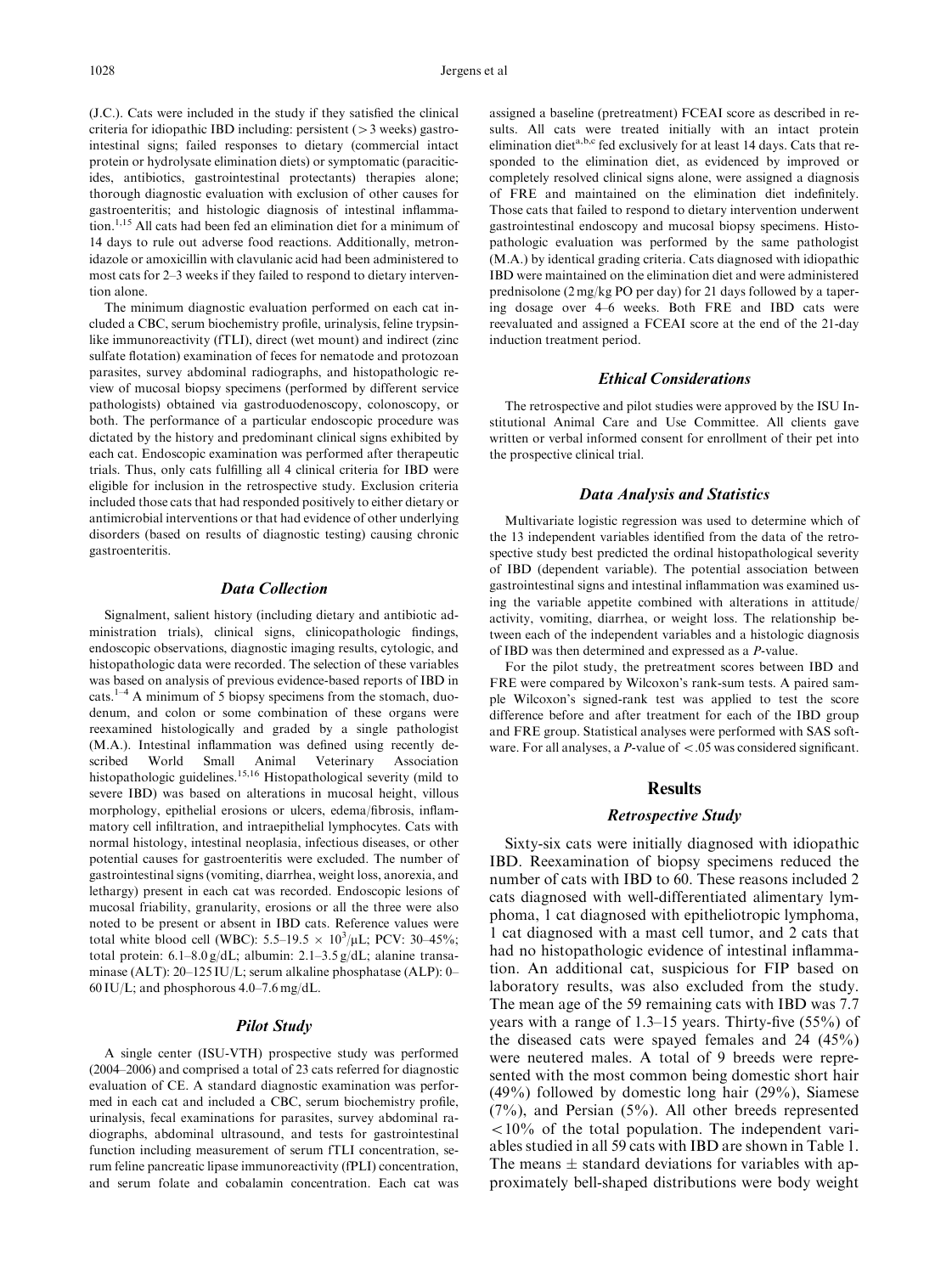Variable Unit/Code Attitude/activity  $0 = normal$ ; 1 = slight decrease; 2 = moderate  $decrease$ ;  $3 = severe decrease$ Appetite  $0 = normal$ ; 1 = slight decrease; 2 = moderate  $decrease$ ;  $3 = severe decrease$ Vomiting  $0 = none$ ; 1 = mild (1 time/wk); 2 = moderate  $(2-3 \text{ times/wk});$  3 = severe ( $> 3 \text{ times/wk}$ ) Diarrhea  $0 =$  well-formed feces;  $1 =$  slightly soft feces, fecal blood, mucus, or slightly increased frequency (2–3 times/d);  $2 =$  very soft feces or moderately increased frequency (4–5 times/d);  $3$  = watery diarrhea or severely increased frequency  $(> 5 \times d)$ Weight loss  $0 = none$ ;  $1 = mild (< 5\% loss); 2 = moderate$  $(5-10\% \text{ loss})$ ; 3 = severe (> 10% loss) Total WBC  $\qquad \qquad \text{Count} \times 10^3/\mu\text{L}$  $PCV$  % Total protein g/dL Albumin g/dL ALT IU/L ALP IU/L

Table 1. Independent variables used in development of activity index.

Endoscopic lesions Granularity, friability, ulcer/crosions

ALT, alanine aminotransferase; ALP, alkaline phosphatase; WBC, white blood cell.

Phosphorous mg/dL

 $(4.0 + 1.4 \text{ kg})$ ; PCV  $(37 + 6\%)$ ; total protein  $(7.0 + 1.2 \text{ g/dL})$ ; albumin  $(2.7 + 0.8 \text{ g/dL})$ ; and phosphorous  $(3.7 +$ 1.3 mg/dL), respectively. The medians and ranges for variables with skewed distributions were total WBC  $(10.4 \times 10^3/\mu L, 5.2-35.4 \times 10^3/\mu L);$  ALT  $(61, 10-$ 737 IU/L); and ALP (27, 9–132 IU/L). Fifty of 59 cats (85%) had mucosal lesions of increased friability, granularity, erosions, or all three on gastrointestinal endoscopic examination. Histologically, all cats showed variable infiltration of lymphocytes, plasma cells, and eosinophils into the lamina propria, which was accompanied by mucosal inflammation. The final histopathologic diagnoses were mild IBD ( $n = 25$ ), moderate IBD (n = 24), and severe IBD (n = 10). Other abnormalities in cats with IBD included hypocobalaminemia (mean serum cobalamin concentration  $\langle 100 \text{ ng/L} \rangle$  in 3/8 cats, which had serum cobalamin concentrations evaluated and radiographic evidence of nonspecific enteritis (eg, fluid distended small intestinal bowel loops) in 15/59  $(25%)$  cats.

Each independent variable in Table 1 was coded in such a way that the anticipated value in a normal cat was 0, and that a value  $>0$  was expected to measure progressively greater activity of CE. As a result of the pilot analysis performed on this large data set, the number of independent variables was reduced from 13 to 9 (Table 2). These other variables were dropped because they were shown to be poorly associated with histopathologic severity of intestinal inflammation and the clinician's subjective impression of disease activity. The remaining 5 independent variables of gastrointestinal signs, endoscopic lesions, serum total protein, serum ALT/ALP,

Table 2. Derivation of the FCEAI.

| Variable                                                                                                             | Assessment                                                                                                                                                                                                                                                  |                                                              | P-Value Inclusion                                                          |
|----------------------------------------------------------------------------------------------------------------------|-------------------------------------------------------------------------------------------------------------------------------------------------------------------------------------------------------------------------------------------------------------|--------------------------------------------------------------|----------------------------------------------------------------------------|
| GIT signs                                                                                                            | No or yes                                                                                                                                                                                                                                                   | .088                                                         | Yes                                                                        |
| Attitude/activity<br>Appetite<br>Vomiting<br>Diarrhea<br>Weight loss                                                 | Scored<br>$0 - 3^a$                                                                                                                                                                                                                                         |                                                              |                                                                            |
| Endoscopic lesions<br><b>Total WBC</b><br><b>PCV</b><br>Total protein<br>Albumin<br><b>ALT</b><br>ALP<br>Phosphorous | $0 = no$ ; $1 = yes$<br>$0 =$ normal; $1 =$ increased<br>$0 =$ normal; $1 =$ decreased<br>$0 =$ normal; $1 =$ increased<br>$0 =$ normal; $1 =$ decreased<br>$0 =$ normal; $1 =$ increased<br>$0 =$ normal; $1 =$ increased<br>$0 =$ normal; $1 =$ decreased | .035<br>.133<br>.176<br>.054<br>.126<br>.107<br>.044<br>.085 | Yes<br>No<br>No<br>Yes<br>N <sub>0</sub><br>Yes <sup>b</sup><br>Yes<br>Yes |

ALT, alanine aminotransferase; ALP, alkaline phosphatase; FCEAI, feline chronic enteropathy activity index; WBC, white blood cell.

<sup>a</sup>For codes see Table 1.

<sup>b</sup>Combined with ALP as a single variable.

and serum phosphorus concentrations that best predicted the dependent variable and which met the requirements set forth for the index were chosen as components of the FCEAI (Table 2). The variable ALT was initially dropped from the index but later reinstated and combined with ALP as a single parameter because of the importance attributed to it by previous studies, as well as intuitively by the participating clinicians.<sup> $1-4$ </sup> An example of how to calculate the FCEAI in a cat with IBD is shown in Table 3.

## Pilot Study

In order to gain an impression of the clinical utility of the FCEAI in cats with CE, the index was prospectively evaluated in 23 cats having chronic gastrointestinal signs. The baseline characteristics of the 2 groups of cats were broadly similar (Table 4). Both forms of CE had numerous laboratory abnormalities present at the time of diagnosis including hyperproteinemia, hypocobalaminemia, hypophosphatemia, and increased serum activity of liver derived enzymes. Additionally, some cats in both groups (3 cats with IBD and 3 cats with FRE) showed increase in serum fPLI (mean serum fPLI  $=$  $8.8 \mu g/L$  and 7.6  $\mu g/L$  in cats with IBD and FRE, respectively). Results of diagnostic imaging showed nonspecific findings of enteritis (ie, fluid-distended small bowel loops, thickened intestinal walls, mesenteric lymphadenopathy) and changes suggestive of pancreatitis (ie, presence of a cranial abdominal mass, pancreatic hypoechogenicity, peripancreatic hyperechoic fat<sup>17</sup>) in  $7/23$ (30%) and 4/23 (17%) of diseased cats, respectively. Ultrasonographic changes to the morphology of the small intestines were usually diffuse but were most evident in the duodenum and proximal jejunum. Focal wall (duodenal) thickening observed in 3 cats with IBD was consistent with a diagnosis of mixed mucosal inflammation, evidenced by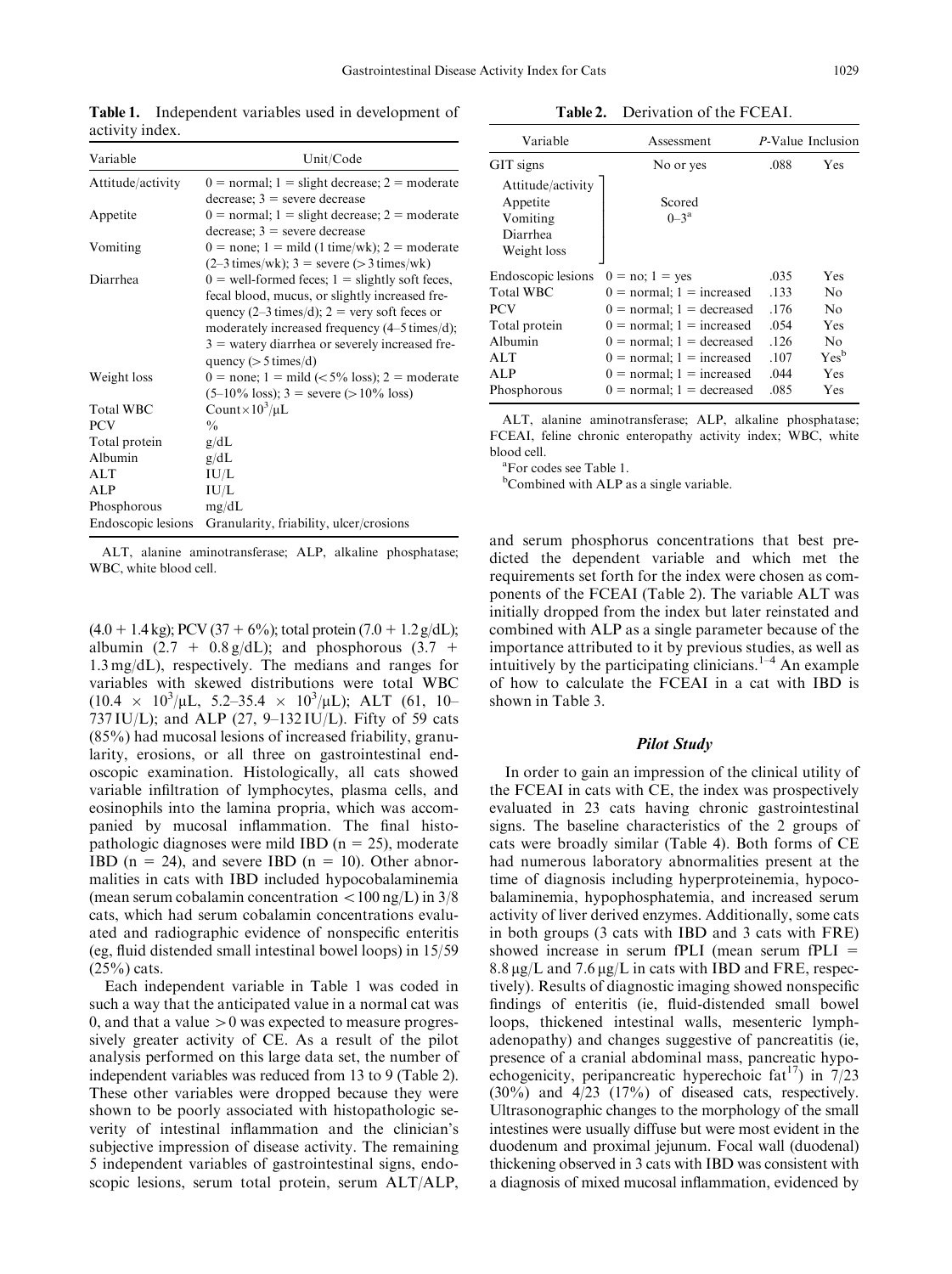|                                                   |                | Factor     |     | Subtotal       |  |  |  |
|---------------------------------------------------|----------------|------------|-----|----------------|--|--|--|
| Gastrointestinal signs                            |                |            |     |                |  |  |  |
| Attitude/activity                                 | mild           | mod<br>sev | $=$ | 1              |  |  |  |
| Appetite                                          | mild           | mod<br>sev | $=$ | $\theta$       |  |  |  |
| Vomiting                                          | mild           | mod<br>sev | =   | $\overline{2}$ |  |  |  |
| Diarrhea                                          | mild           | mod<br>sev | $=$ | $\theta$       |  |  |  |
| Weight loss                                       | mild           | mod<br>sev | $=$ | $\overline{2}$ |  |  |  |
| Endoscopic lesions                                | n <sub>0</sub> | yes        | $=$ | 1              |  |  |  |
| Total protein                                     | normal         | increased  | $=$ | 1              |  |  |  |
| ALT/ALP                                           | normal         | increased  | $=$ | $\theta$       |  |  |  |
| Phosphorous                                       | normal         | decreased  | $=$ | 1              |  |  |  |
| Add subtotal to derive composite FCEAI score<br>8 |                |            |     |                |  |  |  |

Table 3. Example of calculation of the FCEAI for a given patient.

mod, moderate; sev, severe.

lymphocytic, plasmacytic, and eosinophilic infiltrates based on results obtained from fine-needle aspiration cytology. Endoscopic lesions of increased granularity, friability, erosions, or all three to the intestines were seen in 16/17 (94%) of the cats with IBD. A greater number of endoscopic abnormalities were generally associated with increasing severity of clinical disease. Care was taken to obtain multiple mucosal specimens from both the duodenum and jejunum in all cats. Histopathologic lesions in all cats with IBD were characterized by variable degrees of lymphocytic-plasmacytic (LP) mucosal inflammation.

The mean FCEAI score of the FRE group was 6.7 before initiating the elimination dietary trial with a range from 5 to 9, and decreased to 0 after 21 days of treatment  $(P = .03; Fig 1)$ . All cats responded to dietary intervention alone with dramatic resolution of signs within the first 10 days. In cats with IBD, the mean FCEAI score was 8.2 before endoscopic examination (range 4–13) and decreased to  $0.4$  (range  $0-2$ ) after treatment with the elimination diet and oral prednisolone ( $P < .001$ ; Fig 1). No significant difference of pretreatment FCEAI scores was observed between cats with IBD and FRE ( $P = .18$ ). All 17 cats with IBD (100%) achieved full clinical remission, defined as a 75% or greater reduction in posttreatment FCEAI score compared with its corresponding pretreatment value after 3 weeks of induction

Table 4. Distribution of some clinicopathologic variables in feline CE.

| Variable                                 | $FIBD (n = 17)$ | $FRE(n = 6)$ |
|------------------------------------------|-----------------|--------------|
| Male sex, $n$ $\left(\frac{9}{6}\right)$ | 7(41)           | 3(50)        |
| Mean age (years)                         | 10.4            | 7.7          |
| Disease duration (months)                | 4.8             | 6.0          |
| Gastrointestinal signs, $n$ (%)          |                 |              |
| Attitude/activity                        | 10(59)          | 4(66)        |
| Appetite                                 | 12(71)          | 5(80)        |
| Vomiting                                 | 11(65)          | 4(66)        |
| Diarrhea                                 | 9(53)           | 3(50)        |
| Weight loss                              | 13 (76)         | 4(66)        |
| Laboratory abnormalities, $n$ (%)        |                 |              |
| Hyperproteinemia                         | 3(18)           | 2(33)        |
| ↑ ALP/ALT                                | 4(23)           | 1(17)        |
| Hypocobalaminemia                        | 3(18)           | 1(17)        |
| ↑ fPLI                                   | 3(18)           | 3(50)        |
| Hypophosphatemia                         | 8(47)           | 2(33)        |

FIBD, feline inflammatory bowel disease; FRE, food responsive enteropathy; ALP, alkaline phosphatase; ALT, alanine aminotransferase; fPLI, feline pancreatic lipase immunoreactivity; CE, chronic enteropathy.

medical therapy. Interobserver variation of FCEAI scores performed on the same cat by the 2 clinicians (A.J., J.C.) was very good for both initial and repeat visits (complete agreement between clinicians in 16 and 20 cats), regardless of the form of CE evaluated. There was occasional disagreement of 1 point of cumulative total in scoring among clinicians in a subset of cats with IBD on the initial (pretreatment) visit. However, there was complete agreement among clinicians in the posttreatment FCEAI scores for 9/10 cats with IBD that were evaluated independently by both clinicians during the same visit (data not shown).



Fig 1. Effect of medical therapy on clinical disease activity in foodresponsive and cats with IBD based on FCEAI scores. Box plots show the mean, range,  $25$  and  $75%$  quartiles for FCEAI scores.  $P$ o .05 compared with pretreatment value. IBD, inflammatory bowel disease; FRE, food-responsive enteropathy; Tx, treatment; FCEAI, feline chronic enteropathy activity index.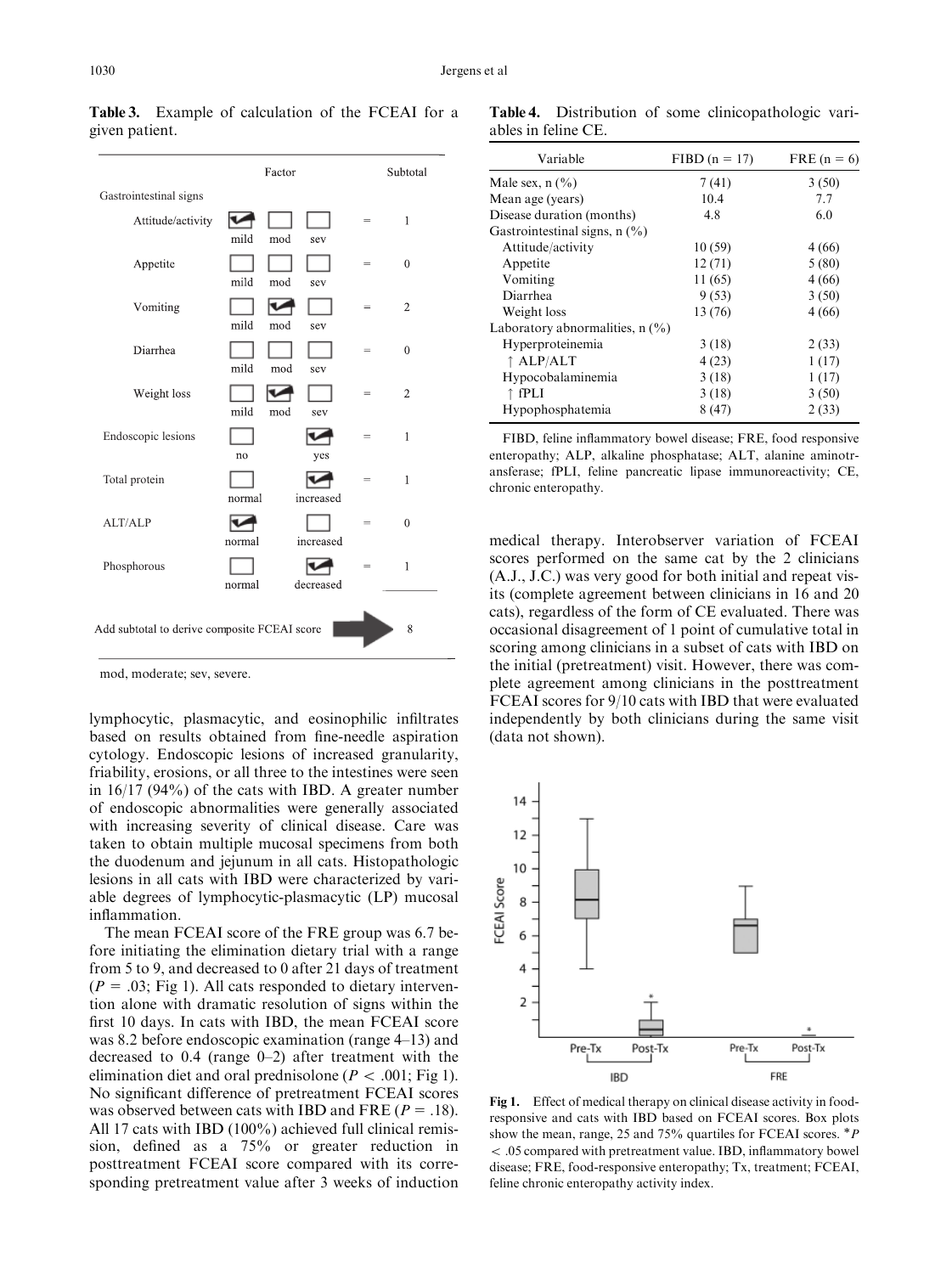## **Discussion**

The present study utilized 2 separate but complementary approaches to develop and assess the FCEAI. First, in a retrospective analysis of 59 cats diagnosed with idiopathic IBD, clinicopathologic and endoscopic variables were evaluated for their potential association with histopathologic lesions of intestinal inflammation. Five independent variables correlated best to histopathologic inflammation and were selected for the final calculation of the FCEAI. We thought it necessary to have a uniform set of parameters that could be temporally assessed and recorded by clinicians at different centers. This would allow data collected at each center to be comparable with those collected at other centers, and for data to be compared when collected at different times. Furthermore, a numerical index was needed whereby the magnitude of the numerical value would be proportional to the degree of disease activity. This index could then serve as the principal measure of response to a therapeutic trial and could also be used to tailor medical therapy for an individual cat's need.

Secondly, validation of the potential utility of the FCEAI was assessed in a prospective clinical trial of 23 cats presented with histories of chronic gastrointestinal disease. Seventeen cats diagnosed with IBD were fed an elimination diet and prescribed prednisolone (2 mg/kg PO q24h) whereas FRE cats were fed an elimination diet alone. The FCEAI score was determined before and during therapeutic intervention (at treatment day 21). Collectively, the data of the present study indicate that the FCEAI is a useful method for assessing clinical disease activity in cats with IBD or FRE at diagnosis. Furthermore, positive treatment responses were accompanied by changes in the FCEAI, suggesting that this clinical scoring system is suitable for monitoring the effect of induction therapy in cats with CE.

The association among clinical signs, laboratory findings, and histopathology of FCE has been reported in relatively few case-based studies. The occurrence of gastrointestinal signs, hyperproteinemia, increased serum ALT activity, endoscopic abnormalities, and severity of histopathologic lesions is reported for 26 cats with  $IBD<sup>1</sup>$ . Cats diagnosed with LP) gastroenteritis<sup>2</sup> or LP colitis<sup>3</sup> had anorexia, vomiting, watery diarrhea, and large bowel diarrhea that were accompanied by hypoproteinemia, high serum ALT and ALP activity, endoscopic changes to the intestinal mucosa, and histopathologic inflammation that varied among different anatomic sites in the same cat. Similarly, 60 cats diagnosed with LP enterocolitis had signs of gastrointestinal disease, increased serum activity of ALT and ALP enzymes, hyperproteinemia, and intestinal inflammation of varying severity.<sup>4</sup> Still others have shown a positive correlation among the number of gastrointestinal signs, mucosal proinflammatory cytokine expression, duodenal histopathology, and mucosally associated bacteria in cats with IBD.<sup>18</sup> Additionally, cats with FRE can have concurrent signs of gastrointestinal disease with dermatologic disease; however, only mild histopathologic changes and infrequent biochemical changes were noted in food-sensitive

cats.5,19 The emergent themes of these earlier studies, including the presence of salient gastrointestinal signs, biochemical alterations, endoscopic lesions, and LP mucosal inflammation in cats with CE, formed the framework for determining whether these and other independent variables correlated most closely with intestinal inflammation in design of the FCEAI.

Hypocobalaminemia and increased serum fPLI concentrations occur in some IBD and FRE cats. Low serum cobalamin concentration has been described previously in cats with enteric, hepatic, pancreatic disease, or all three, and has been associated with refractoriness to treatment in cats with  $CE^{20,21}$  Relatively few cats with IBD in the retrospective study had cobalamin concentrations assessed that precluded its evaluation as an independent variable in the FCEAI. The reasons for exclusion of this diagnostic test in some cats included the absence of a commercially available, validated assay during the early portion of the retrospective study time frame, case-dependent treatment decisions such as empirical cobalamin supplementation made by different clinicians, and client cost constraints. However, hypocobalaminemia was a more consistent observation in both cats with IBD and FRE of the pilot study. Six of 7 (5 with IBD and 1 with FRE) cats with hypocobalaminemia in this study were successfully treated with weekly cobalamin injections which corrected the cobalamin concentrations into the reference range within 6 weeks after initiating vitamin therapy. One other cat with IBD required intermittent weekly cobalamin injections, along with maintenance glucocorticoid and elimination dietary therapies, beyond this timeframe to maintain clinical remission.

It is also possible that some cats with IBD also had pancreatic inflammation, evidenced by increased serum fPLI concentrations, which would have contributed to onset and progression of gastrointestinal signs. Supporting this contention were the abnormalities in the pancreas and intestines detected on diagnostic imaging in some cats. While cats with IBD might have increased serum fPLI concentrations, this association does not appear to influence clinical outcome based on a recent report.<sup>d</sup> Previous investigations have suggested a potential causal association among small intestinal inflammation, pancreatitis, and hepatic disease such as triaditis in cats with histories of  $CE.^{20,22-24}$  However, these earlier data were derived from retrospective studies, have focused on distinct subsets of cats, have utilized different indices for diagnosis of organ-specific disease, and have not confirmed a distinct temporal relationship among pancreatic, hepatic, and intestinal inflammation—namely that they occurred simultaneously. Furthermore, alterations in tissue morphology do not always indicate disturbances in organ fuction or the presence of clinically significant inflammation.<sup>25,26</sup> Additional studies are warranted to determine whether cobalamin and fPLI are useful variables in the long-term, overall clinical assessment of cats with CE.

Hypophosphatemia was a relatively common electrolyte abnormality observed in cats with CE at initial presentation. Low serum phosphorus concentrations might be caused by maldistribution (translocation of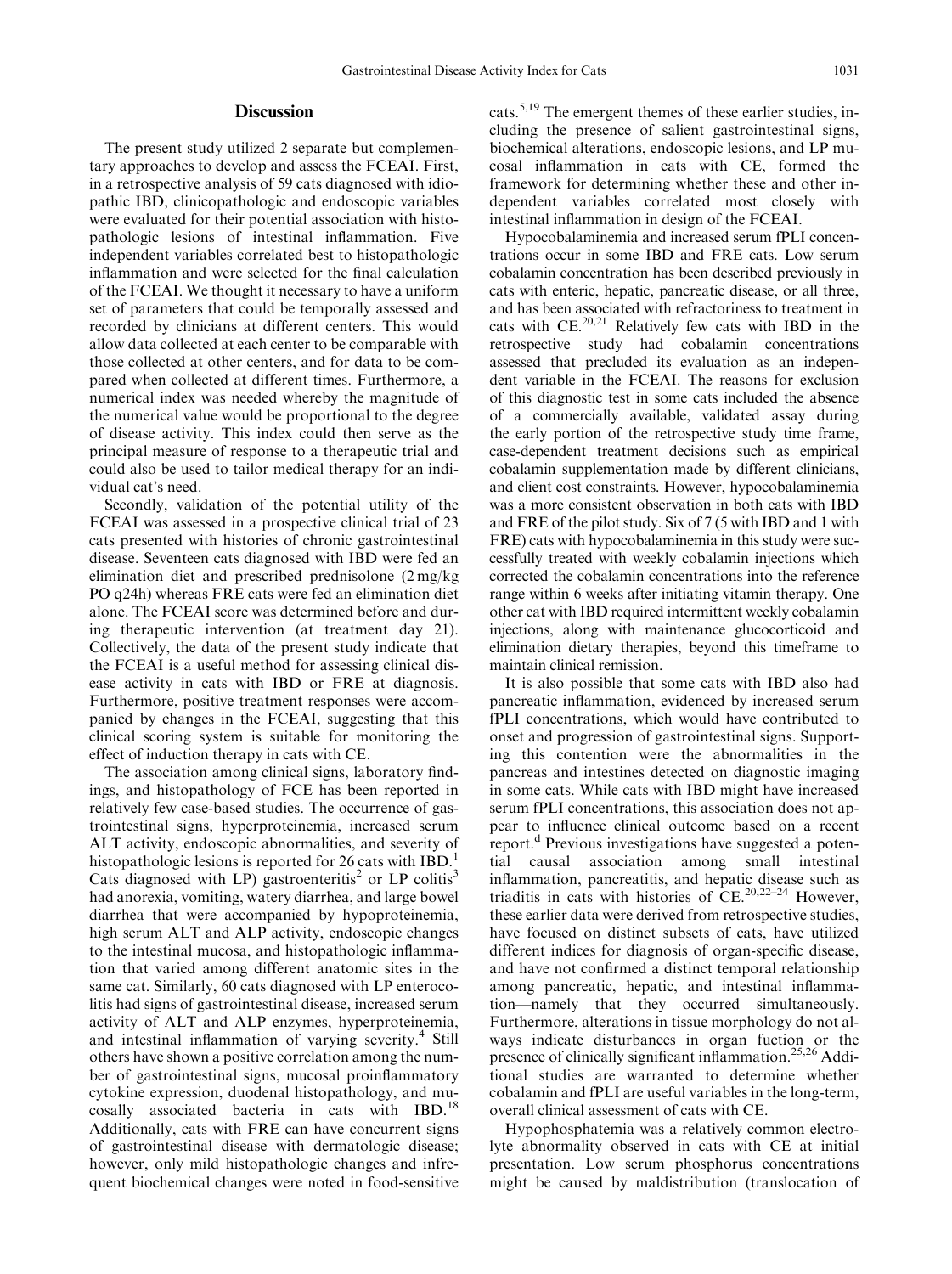phosphate from extracellular to intracellular fluid), increased loss (reduced renal absorption of phosphate), or decreased intake (decreased intestinal absorption of phosphate).<sup>27</sup> The causes for hypophosphatemia in some cats of the present study remain unknown, but might be attributable to malnourishment, malabsorptive disorders, and chronic vomiting or some combination of these etiologies.<sup>28</sup> Serum concentrations of phosphorous normalized in most hypophosphatemic cats (data not shown) after successful treatment for their underlying gastrointestinal disease.

Endoscopic lesions to the small intestinal mucosa were the FCEAI variable most significantly associated with histologic abnormalities. Consistent with earlier reports, endoscopic observations of mucosal friability, granularity, and erosions or some combination of these lesions predominated in most cats with IBD.<sup>1,2</sup> Surprisingly, the presence of endoscopic abnormalities did not appear to influence short-term response to treatment, as all cats with IBD in the pilot study had full clinical remission by treatment day 21. Whether endoscopic severity in cats with IBD is associated with long-term negative outcome, as it has been shown in dogs with IBD, will require additional investigation.<sup>14</sup>

The proposed index incorporates assessment of the dynamic changes in individual variables that best reflect the disease course in cats with CE. This is possible because the FCEAI is composed of a set of clinical and laboratory parameters that permit repeated measures, the exception being endoscopic abnormalities which may not be evaluated in cats with FRE or reevaluated in most cats with IBD that respond favorably to medical therapy. When repeat endoscopy is not possible, omission of this variable is required, which will automatically decrease the posttreatment FCEAI score, assuming that endoscopic lesions were present on the initial examination, by 1 point. The use of only 5 variables in calculation of posttreatment disease severity should be taken into consideration when evaluating the efficacy of medical therapy in these instances. Another advantage and important feature of this index is that it contains a number of objective variables including serum total protein, ALT and ALP activities, and phosphorus concentrations which can be quantified. To systematically assess the usefulness of the FCEAI in cats with CE, we prospectively compared baseline (pretreatment values determined at diagnosis) and posttreatment FCEAIs in 17 cats with IBD and 6 cats with FRE. Both disease groups showed significant reduction in their mean FCEAI scores by 21 days posttreatment which agreed with the clinician's overall assessment of clinical illness. Moreover, the decline in FCEAI scores observed posttreatment in these cats was generally associated with numerical reductions in both clinical and laboratory variables alike, suggesting that the index is suitably weighted by both sets of parameters.

The present study has some potential limitations. We cannot conclusively exclude infection with Tritrichomonas foetus as contributing to large bowel diarrhea in some cats. Specific tests such as selective protozoal culture or polymerase chain reaction with species-specific primers for

diagnosis of T. foetus infection were not performed in the retrospective study as this protozoan was not a recognized pathogen in cats at this time.29,30 However, we consider it unlikely that infection with  $T$ . *foetus* was present because most cats were middle-aged, relatively few cats presented with signs of large bowel disease alone, significant risk factors (ie, multi-cat household or kennel facility) for disease were rarely evident, and at least 1 direct fecal examination for detection of parasitic organisms was performed in all cats.

It is a possibility that some cats were incorrectly diagnosed with IBD versus well-differentiated alimentary lymphoma, especially in the retrospective portion of this study.<sup>31,32</sup> To minimize this potential, we utilized a single experienced veterinary pathologist (M.A.) with expertise in gastrointestinal histopathology to review all endoscopic specimens. Histopathologic examination of duodenal tissues from 3/66 cats in the original IBD retrospective study population resulted in the reclassification of these cats into a final disease category of intestinal lymphoma. It is our approach to first perform routine morphologic and immunophenotypic analysis of histologic tissues followed by assessment of clonality when lymphoma is a differential diagnosis. Molecular clonality determination of feline lymphoma was not performed in any cats of this study to conclusively exclude alimentary lymphoma.33,34 As discussed by others, procurement of full-thickness biopsy specimen from all segments of the intestine with the collection of extraintestinal samples, especially mesenteric lymph nodes, may be helpful in diagnosing feline intestinal lymphoma.<sup>35,36</sup> Moreover, older cats with ultrasonographic evidence of muscularis propria thickening are more likely to have lymphoma versus IBD.<sup>37</sup> Endoscopic biopsy specimen of the upper small intestine (duodenum, jejunum in some instances) was performed in all cats of the present study and may have missed more distal sites (eg, ileal mucosa) of neoplastic cellular infiltration. Therefore, ileal biopsy specimens should be obtained in cats to increase diagnostic yield whenever gastroduodenoscopy or colonoscopy is performed, especially because smaller diameter feline endoscopes now make endoscopic biopsy specimens of the ileum easier to perform.<sup>15,35,36</sup> This recommendation is supported by our observation that 4 cats in the retrospective or pilot study had concurrent ileoscopy performed which confirmed IBD  $(n = 2)$  or lymphoma ( $n = 2$ ), respectively.

# Footnotes

<sup>a</sup> IVD feline Neutral formula, Royal Canin USA Inc, St Charles, MO

<sup>b</sup> IVD feline Sensitivity formula, Royal Canin USA Inc

<sup>&</sup>lt;sup>c</sup> IVD feline Green Pea and Duck formula, Royal Canin USA Inc

<sup>&</sup>lt;sup>d</sup> Bailey S, Benigni L, Eastwood J, et al. Clinical significance of increased serum feline pancreatic lipase immunoreactivity concentrations in cats with inflammatory bowel disease. J Vet Intern Med 2009;23:734–735 (abstract)